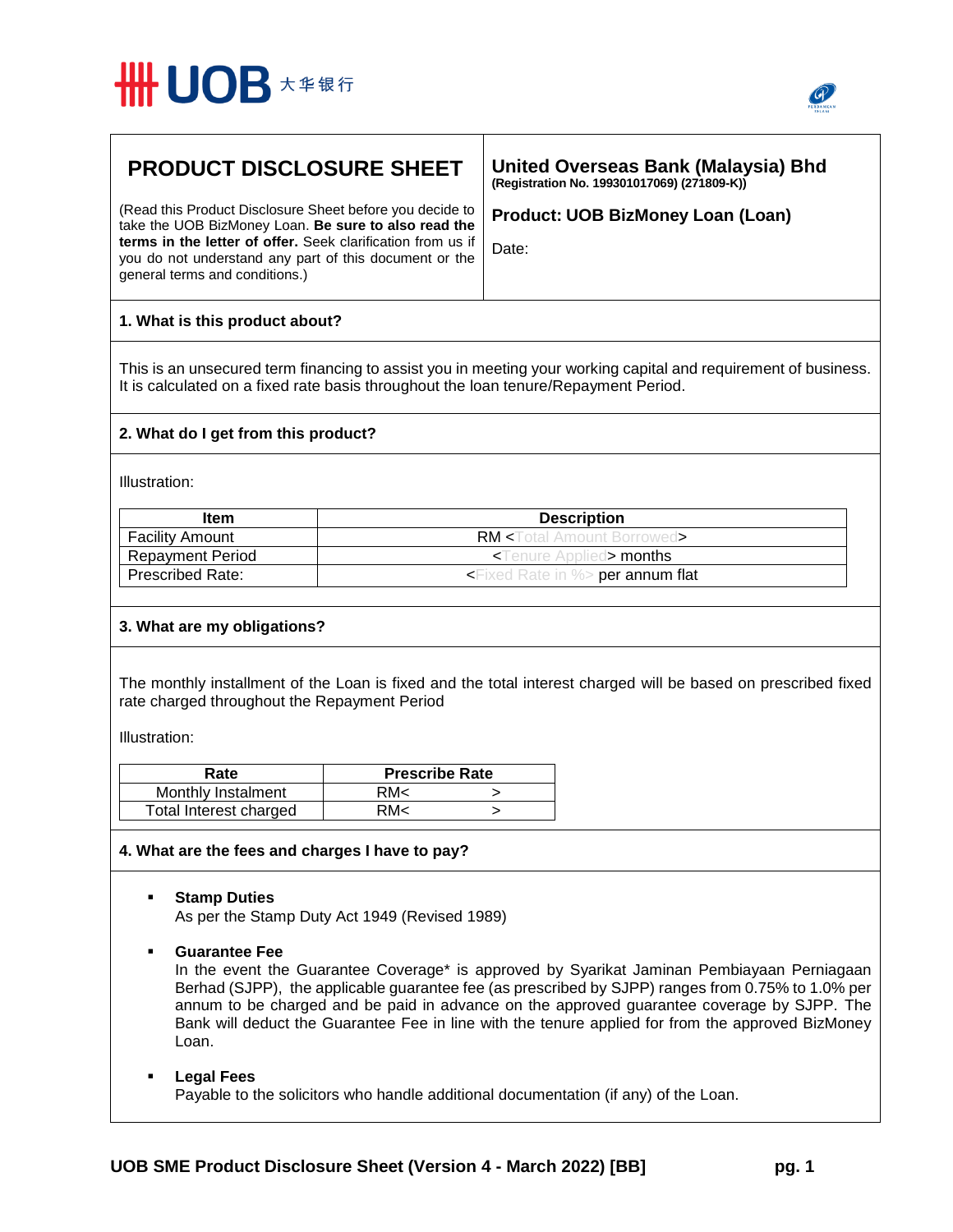



#### **Other Fees & Charges**

**5. What if I fail to fulfill my obligations?**

Please refer to the letter of offer issued by the Bank and the Bank's corporate website @www.uob.com.my for further details.

Note:

\* Under the SJPP's Guarantee Scheme, the guarantee coverage is up to 80% of the Facility Amount, subject to SJPP's approval.

| <b>Default Interest Rate</b>                            | 1% per annum on any overdue installment of the Loan.<br>The Default Interest Rate (or any other rate the Bank may impose at any time<br>at its discretion) will be charged on monies outstanding and payable to the<br>Bank including interest, fees, commission and charges not paid when due.<br>The Default Interest Rate will be charged from the date of default until the date<br>of full payment, both after and before any demand or judgment, and even if the<br>banker-customer relationship may have ended |
|---------------------------------------------------------|-----------------------------------------------------------------------------------------------------------------------------------------------------------------------------------------------------------------------------------------------------------------------------------------------------------------------------------------------------------------------------------------------------------------------------------------------------------------------------------------------------------------------|
| <b>Right to set-off</b>                                 | The Bank has the right to set-off any credit balance in your account maintained<br>with us against any outstanding balance in this loan account.                                                                                                                                                                                                                                                                                                                                                                      |
| <b>Right to commence</b><br>recovery or legal<br>action | Legal action will be taken against you and/or guarantors (if applicable) if you<br>fail to respond to reminder notices.<br>The Bank may exercise its rights under the Loan and commence its recovery<br>process/legal action against you and/or guarantors (if applicable).<br>Note: Legal action against you may affect your credit rating leading to adverse<br>credit position or causing extra costs on you"                                                                                                      |
| <b>Right to reject/recall</b><br>the facility           | The Bank reserves its right to reject or recall the Loan granted to you in the<br>event there is any indication of a change in your creditworthiness or your ability<br>to service this Loan on the agreed terms and conditions.                                                                                                                                                                                                                                                                                      |

### **6. What if I fully settle the Loan before its maturity?**

You can settle the Loan in full before the end of the tenure by giving us one (1) month's written notice. An early settlement fee of 3.0% will be charged on the approved Facility Amount, subject to a minimum amount of RM5,000.00

**Note:** The Guarantee Fee paid to SJPP (if any) will not be refunded to you.

### **7. Do I need a guarantor or collateral?**

UOB BizMoney Loan is collateral free, such Loan only requires guarantee from shareholders or directors. No requirement for property or Fixed Deposit as security.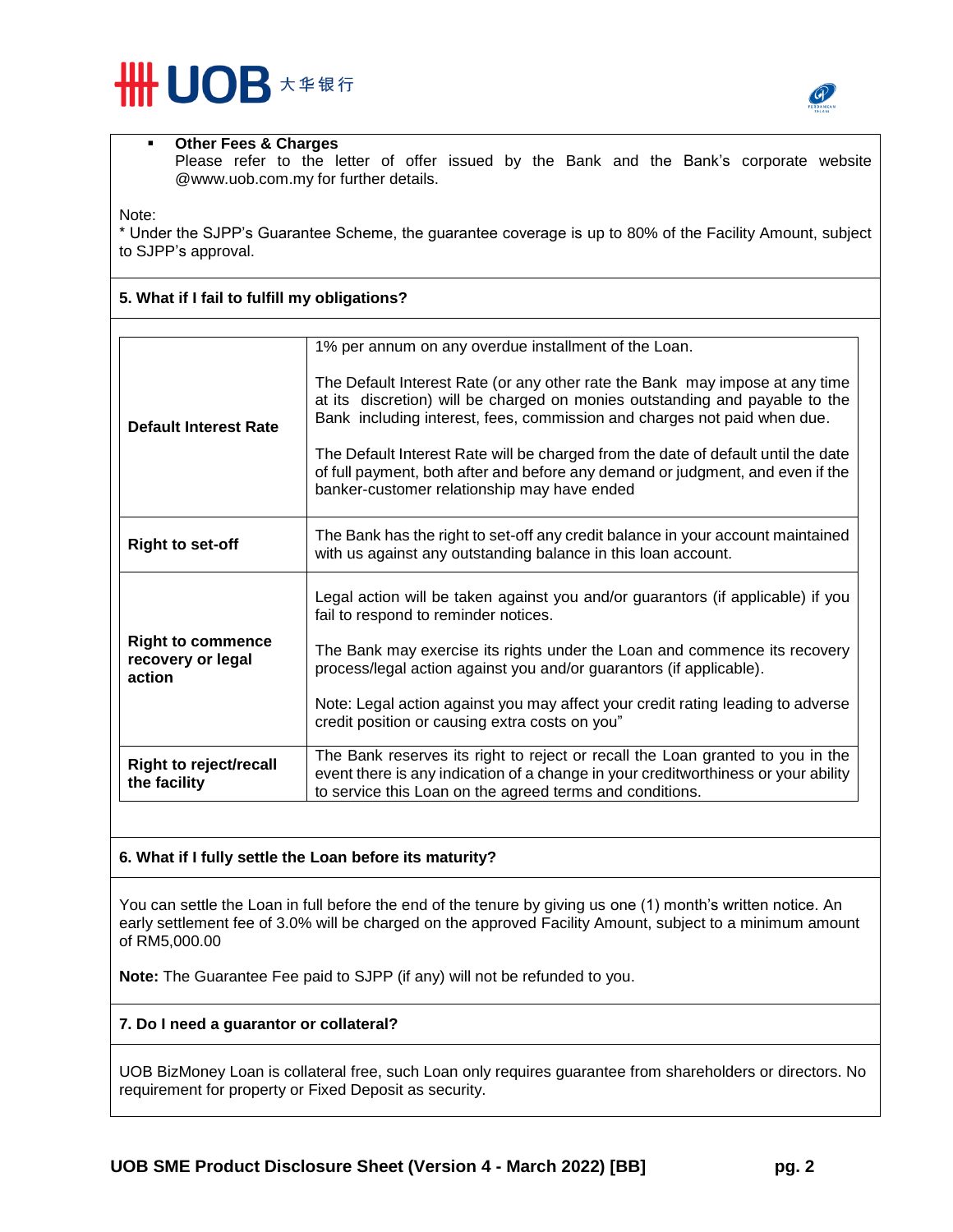# **# UOB \*\*\*\***



A guarantee coverage of up to 80% on the Loan will be imposed by SJPP (if applicable)

Note: The above may vary based on the terms & conditions contained in the Letter of Offer.

#### **8. Can I engage my own lawyer who is not listed in the Bank's panel lawyer directory?**

To avoid any delay in the preparation of the loan documentation, appointment of law firm on the Bank's panel is highly encouraged.

If you are to appoint any other law firm which is not under the Bank's panel, you may do so provided that it meets the appointment criteria set by the Bank from time to time.

#### **9. What do I need to do if there are changes to my contact details?**

- It is important that you inform us of any change in your contact details to ensure that all correspondences reach you in a timely manner.
- Please inform us of any change in your contact details through your account servicing branch or contact your UOB Relationship Manager or the Business Banking Service Centre at (6) 03-2616 6800

#### **10. Where can I get assistance and redress?**

- If you have difficulties in making repayments, please contact the Bank earliest possible to discuss repayment alternatives. You may contact your UOB Account Manager or contact us at as stated above.
- If you wish to complain on the products or services provided by the Bank, you may contact us at the following 24-hour UOB Call Centre:

| <b>Kuala Lumpur</b> | (6) 03-26128 121 |
|---------------------|------------------|
| Penang              | (6) 04-2401 121  |
| <b>Johor Bahru</b>  | (6) 07-2881 121  |
| <b>Kuching</b>      | (6) 082-287 121  |
| Kota Kinabalu       | (6) 088-477 121  |

**E-mail: [uobcustomerservice@uob.com.my](mailto:uobcustomerservice@uob.com.my)** 

 If your query or complaint is not satisfactorily resolved by us, you may contact Bank Negara Malaysia LINK or TELELINK at:

**Block D, Bank Negara Malaysia Jalan Dato' Onn 50480 Kuala Lumpur. Tel : 1-300-88-5465 Fax : 03-21741515 E-mail : [bnmtelelink@bnm.gov.my](mailto:bnmtelelink@bnm.gov.my)**

In the event the Bank declines your application for UOB BizMoney Loan, you may refer to Khidmat Nasihat Pembiayaan at Credit Guarantee Corporation Malaysia (CGC), for further assistance on your financing application.